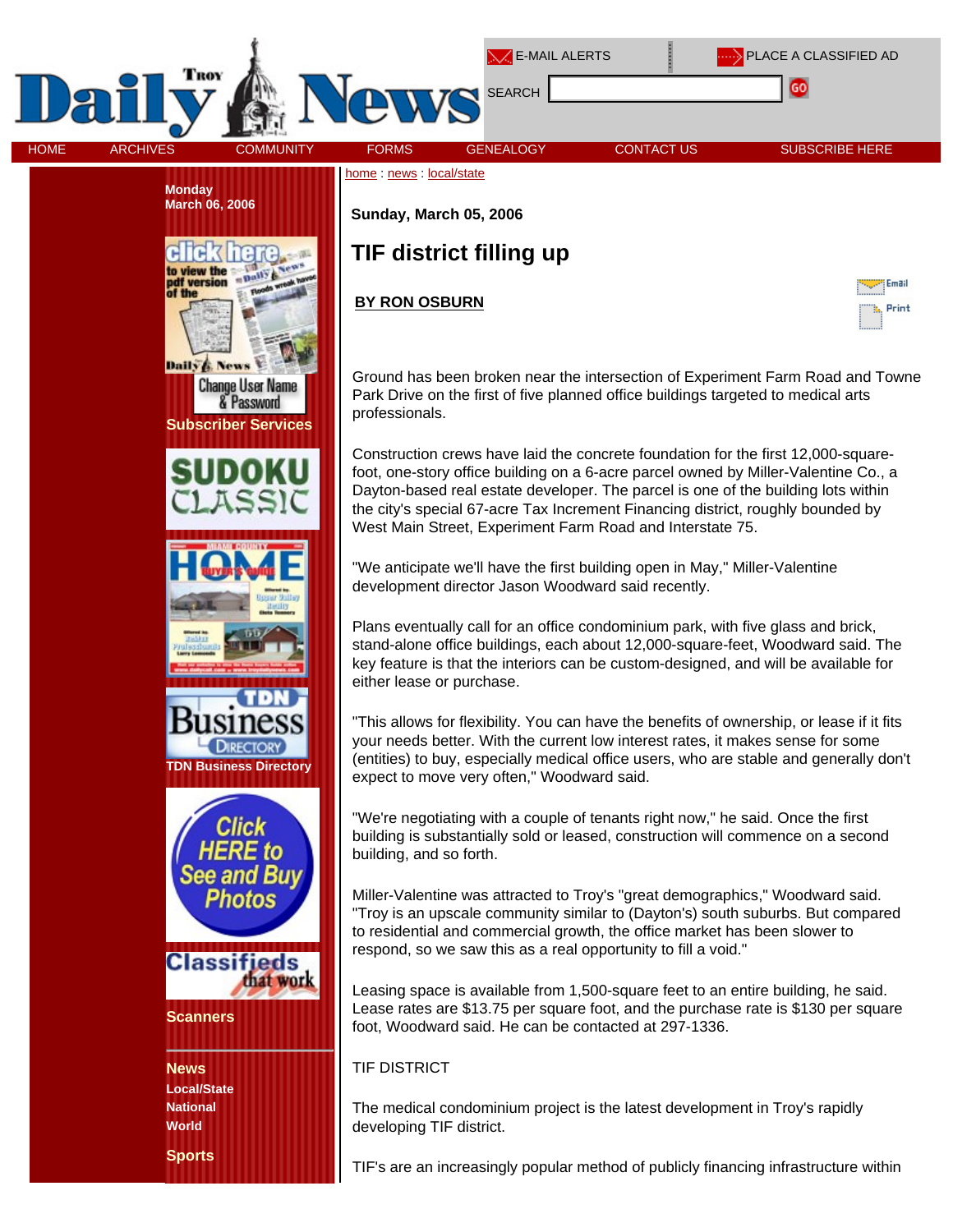| <b>National Sports</b>                                                       |
|------------------------------------------------------------------------------|
| <b>Editorials</b>                                                            |
| <b>Columnist</b>                                                             |
| <b>Editorial</b><br><b>Letter to the Editor</b>                              |
| <b>Health</b>                                                                |
| <b>Autosource</b>                                                            |
| <b>Announcements</b>                                                         |
| <b>Arts &amp; Entertainment</b>                                              |
| <b>Religion</b>                                                              |
| <b>Business</b>                                                              |
| <b>Movie Times</b>                                                           |
| <b>Obituaries</b>                                                            |
| <b>Police</b>                                                                |
| <b>Weather</b>                                                               |
| <b>Just For Kids!</b>                                                        |
| <b>Special Sections</b>                                                      |
| <b>Subscribe</b>                                                             |
| <b>Rate Card</b>                                                             |
| <b>National Coupons</b>                                                      |
| <b>News Partners</b>                                                         |
| Ohio <sup>*</sup><br>ber Plan                                                |
|                                                                              |
|                                                                              |
| orwin                                                                        |
| <b>John Boehner</b><br>Rep.                                                  |
| <b>TDN Poll</b>                                                              |
| <b>Should Troy continue</b>                                                  |
| offering tax abatements<br>to local industries?<br><b>Please select one:</b> |
| Yes<br>$\bigcap$                                                             |
| No                                                                           |
|                                                                              |
| √ote                                                                         |
| /iew Results                                                                 |
|                                                                              |

a specific area in order to spur private development. Under terms of Troy's TIF, the city in 2003 agreed to finance a \$1.8 million, 30-year bond to pay for development of Towne Park Drive and associated infrastructure.

The Miller-Valentine project has city officials especially excited because the TIF was created specifically to lure to Troy the kinds of stable, high paying jobs that are created by the office project. Those jobs pay significantly more taxes than retail or fast food, city service and safety director David Anderson has told city council members. In fact, as part of the TIF negotiations and to insure that the TIF attracts those high paying jobs, the city and the land owner, Dayton-based Singer Properties, agreed that at least 40 percent of the development must be devoted to office or industrial uses.

The medical office park is "exactly the type of employment enterprise we're looking to create in the TIF," city development director Jim Dando told members of the city's Enterprise Zone Tax Incentive Review Council on Feb. 24. The EZTIRC annually reviews tax incentive agreements in Troy, including the TIF district agreement, and makes recommendations on their continuance to Troy City Council, who has final approval.

"This project has good growth potential. It's the most significant development to date in the TIF," Dando enthused.

A council committee Thursday recommended council continue the TIF, and learned that after the initial two-year start-up phase, the city could begin seeing the first payments from the TIF later this year. Those payments will be made to the Troy school district and to the city to pay the bond debt, and will increase incrementally as more development occurs.

Council could vote on continuing the TIF -- along with the city's 24 current Enterprise Zone Agreements -- as soon as tomorrow's regularly scheduled council meeting.

## W.W. GRAINGER

Along with the medical offices, another building in the TIF district nearing completion is the 17,500-square-foot W.W. Grainger building on three acres next to the Outback restaurant.

The outer shell is complete and workers are now installing interior fixtures, said Debra Ceffalio, spokesperson for Grainger, based in the Chicago area.

"We expect to open sometime this summer," Ceffalio said.

Grainger bills itself as North America's leading distributor of facilities maintenance supplies. The Troy warehouse is not a walk-up retail operation, but will be stocked with 25,000 products tailored to the needs of its local commercial and industrial customers, Ceffalio said.

## NEW URBANISM

With the Grainger building and the medical office condo project, more than half of the TIF acreage is under development already, according to Alex Kolodesh, vicepresident and treasurer of Singer Properties, which is also developing the Miller Lane area, among other properties.

"We anticipated a five-to-seven-year build out, so I think this puts us right on schedule," Kolodesh said Friday, standing at the site of the medical office project. In addition, he said he is "very close" to announcing a new development for a key,